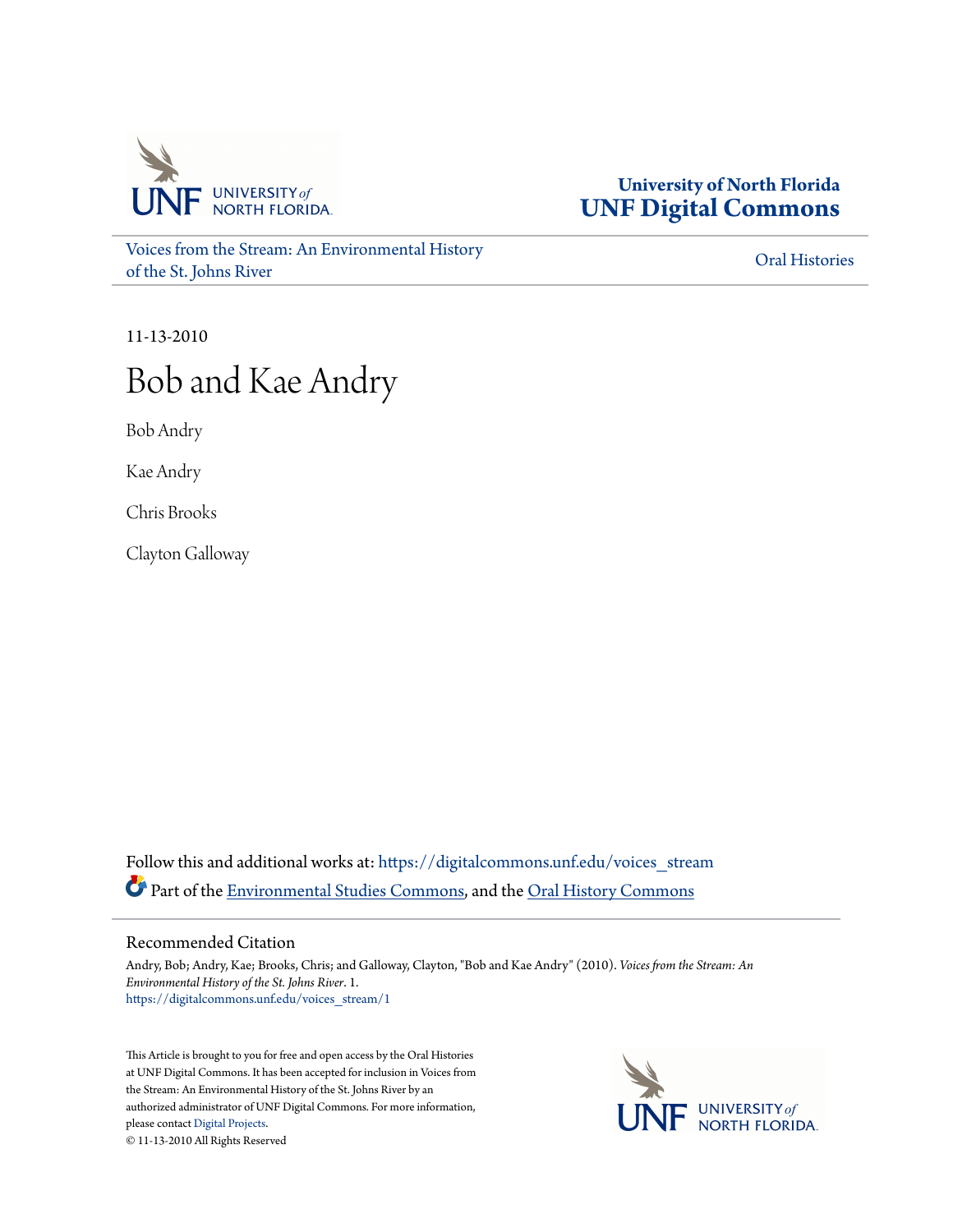Interviewees: Bob Andry and Kae Andry Interviewers: Chris Brooks and Clay Galloway Location: Andry Residence, Ft. McCoy, Florida. Date/Time: 11-13-2010, 1:53pm. Duration: 52:03

| <b>Brooks:</b>  | Okay. This Chris Brooks C H R I S B R O O K S of University of North Florida,<br>and $\ldots$                                                                                                                                                                                                                                                                                                                                                                                               |
|-----------------|---------------------------------------------------------------------------------------------------------------------------------------------------------------------------------------------------------------------------------------------------------------------------------------------------------------------------------------------------------------------------------------------------------------------------------------------------------------------------------------------|
| Galloway:       | Clay Galloway. G A L L O W A Y.                                                                                                                                                                                                                                                                                                                                                                                                                                                             |
| Brooks:         | Okay and we're here with Bob and Kae Andry, and I'll let them spell their names<br>for us.                                                                                                                                                                                                                                                                                                                                                                                                  |
| B. Andry:       | <b>BOBANDRY</b>                                                                                                                                                                                                                                                                                                                                                                                                                                                                             |
| K. Andry:       | KAEANDRY                                                                                                                                                                                                                                                                                                                                                                                                                                                                                    |
| <b>Brooks:</b>  | And you're with Save Rodman Reservoir, Inc., correct? Yeah, okay. All right. A lot<br>these questions you already answered in the truck, but we're going to go over them<br>again for the recording and all that good stuff. How long have you lived here?                                                                                                                                                                                                                                  |
| <b>B.Andry:</b> | I bought my place. I saw it first in 1967 before they had flooded the canal.                                                                                                                                                                                                                                                                                                                                                                                                                |
| <b>Brooks:</b>  | Okay.                                                                                                                                                                                                                                                                                                                                                                                                                                                                                       |
| B. Andry:       | Then we bought it in early 1968 and that was the year they flooded Rodman. We<br>used it as a camp while I was stationed at the Cape with the Polaris and Poseidon<br>programs until I retired from the Navy in 1975 and we've lived here ever since.                                                                                                                                                                                                                                       |
| Brooks:         | So when you originally purchased the property it would be assumed that the<br>reservoir was going to be there for a good long time.                                                                                                                                                                                                                                                                                                                                                         |
| B. Andry:       | Yes, as a matter of fact, we expected when we bought the property we expected<br>to see barges going by.                                                                                                                                                                                                                                                                                                                                                                                    |
| K. Andry:       | We bought it because of the water.                                                                                                                                                                                                                                                                                                                                                                                                                                                          |
| B. Andry:       | Yes. Actually we were looking for a place on the water and we couldn't afford one.<br>[CB laughs] But we found a gentleman who had eighty acres here that his<br>grandfather had gotten for tax money during the Depression and he was splitting it<br>up and going to sell it off and he sold us a chunk. It was nothing but virgin woods at<br>the time. The road coming into it was just a couple of sand ruts and it was about as<br>far out in the sticks as you could get in Florida. |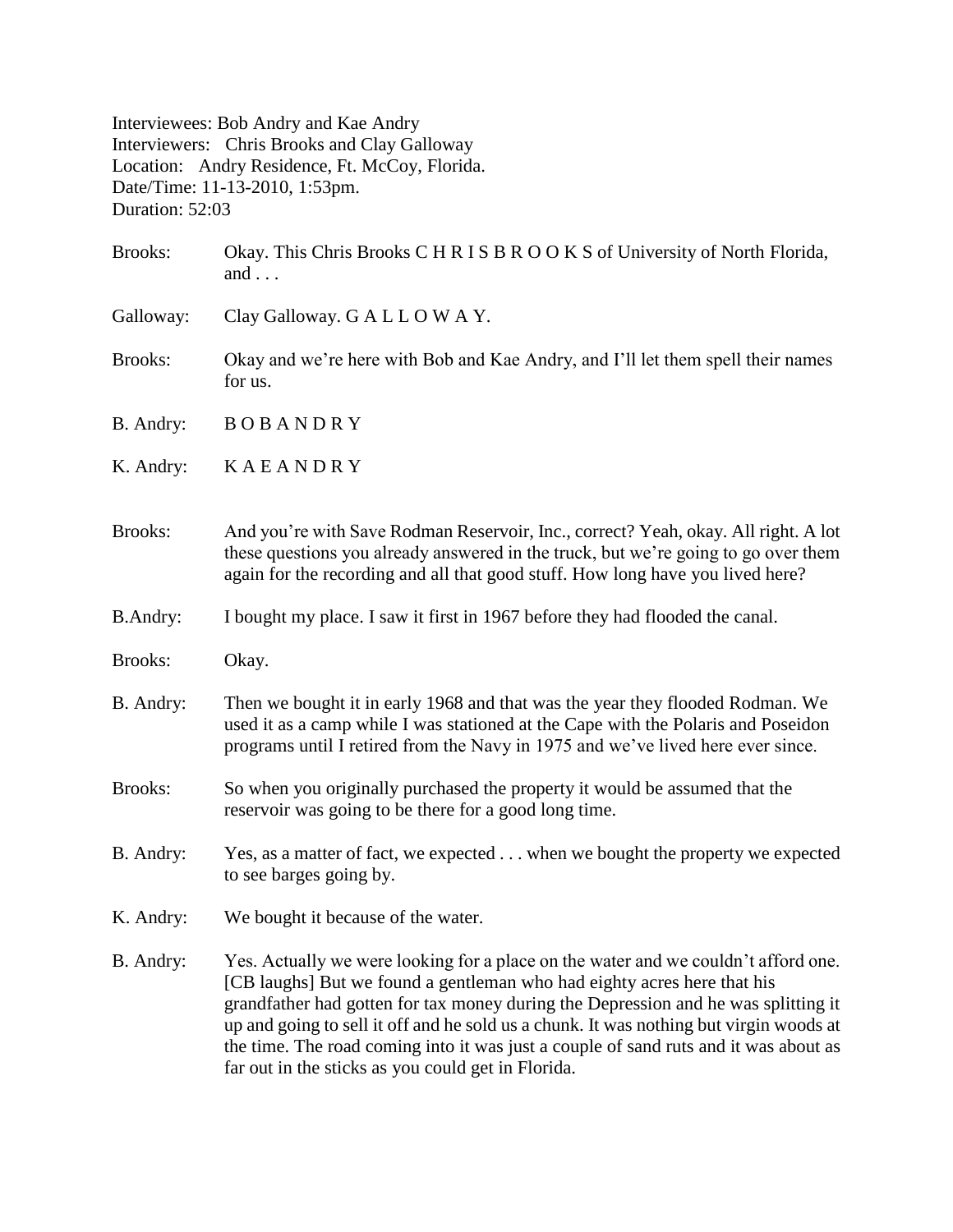| <b>Brooks:</b> | Okay. And so really what brought you to the area was to be on the water and have a<br>big chunk of land?                                                                                                                                                              |
|----------------|-----------------------------------------------------------------------------------------------------------------------------------------------------------------------------------------------------------------------------------------------------------------------|
| B. Andry:      | She wanted trees and I wanted water.                                                                                                                                                                                                                                  |
| <b>Brooks:</b> | All right.                                                                                                                                                                                                                                                            |
| B. Andry:      | There were no trees in Brevard County.                                                                                                                                                                                                                                |
| [Laughter]     |                                                                                                                                                                                                                                                                       |
| K.Andry:       | Yeah but then when we moved here they sold we sold all the trees across the<br>twelve acres on the other side of the road and then they threatened the water. But we<br>wouldn't be able to take a boat. We figured we're here you can take a boat North or<br>South. |

- Brooks: Hmm. Okay. And you guys started Save Rodman Reservoir, correct?
- B. Andry: Yeah. The Cross Florida Barge Canal lands were returned to the State of Florida I believe in 1992. And that was about the time that the Florida Defenders of the Environment and Governor Chiles decided to get rid of Rodman and restore it back to its original condition. Now let me say something about Governor Chiles. I have a . . . squirreled away some place in my records, I have a copy of the stationery . . . official stationery for the Florida Defenders of the Environment. And Governor Chiles is listed on there as one of their . . . they didn't use the word advisor but that's what it meant. So when Marjorie Rollins . . er Marjorie Carr, who was leading the Florida Defenders of the Environment, had a friend in Tallahassee and she wanted to get rid of the Rodman Reservoir and restore back to the Ocklawaha River . . . easy thing for her to get . . . Governor Chiles to go ahead and say that he wanted to destroy the reservoir. Probably the reservoir wouldn't be here today if hadn't of been for Senator Kirkpatrick, because when Governor Chiles ordered the DEP to get rid of the reservoir Senator Kirkpatrick didn't like that, and he asked Dr. Canfield of the University of Florida Department of Fisheries and Aquatic Science to look into the situation and using the existing science and try and tell us what was here on Rodman, because no one really knew what was here. It had been created . . . flooded in '68 and now several years had gone by. There was a lot of misinformation floating around saying the Rodman was a bad thing and nobody was sure. So Dr. Canfield along with Mark Hoyer and Eric Schulz came up with a document called *To Be or Not to Be*. Anyhow, *To Be or Not to Be* something about the Rodman Reservoir. In other words was the reservoir going to be here or not. And they looked at information from the Fish and Game Commission and other sources and compiled this document, and Senator Kirkpatrick used this document in the legislature to get the legislature to authorize an official study of Rodman. Nine-hundred thousand dollars in the 1993, I think, I'm not sure of the date but I think it was the 1993 legislature, to do this study the St. Johns River Water Management District did the environmental part of the study and the DEP did the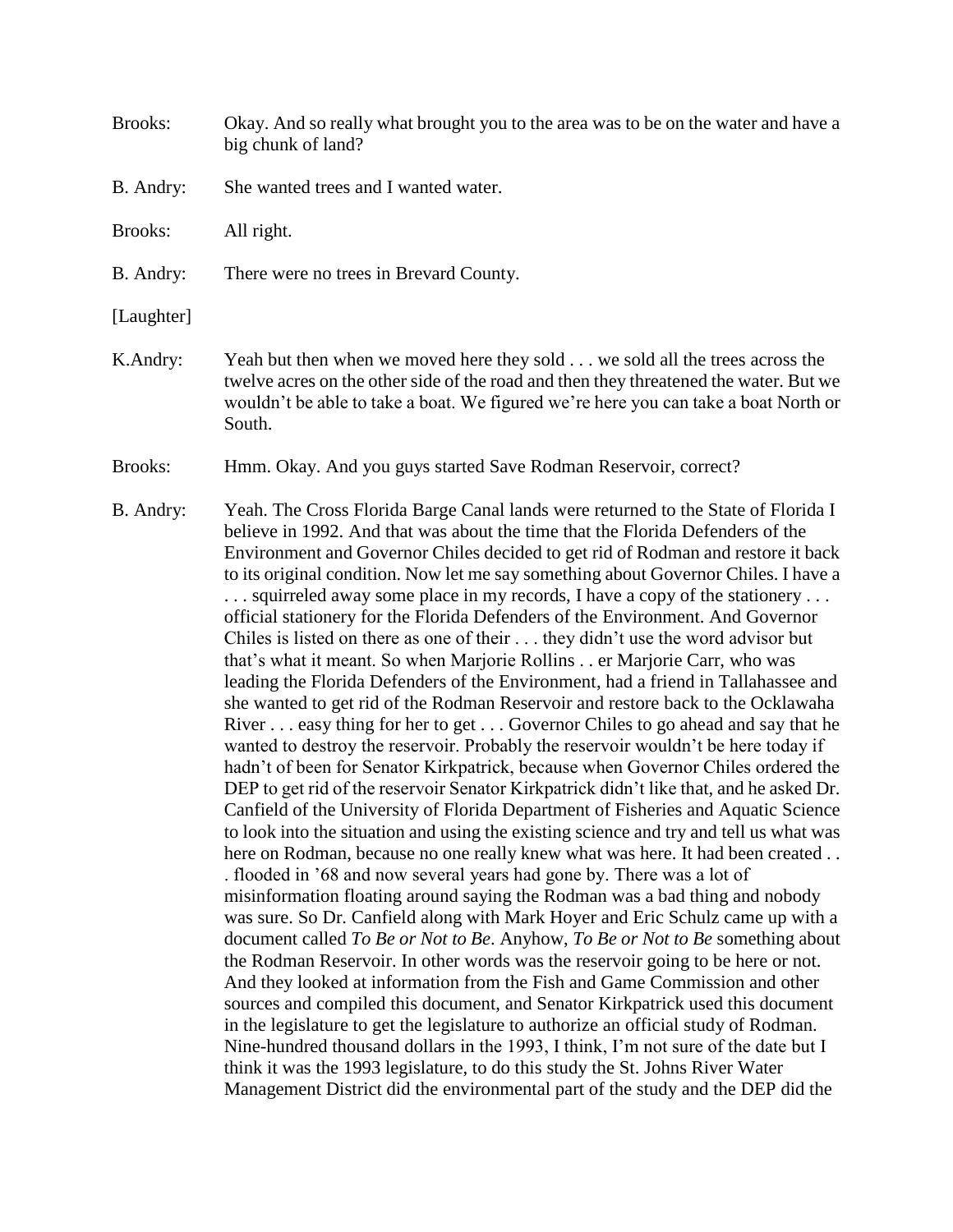economic part of the study. The purpose of the study was to look at four possible dispositions for Rodman: total retention, partial retention, total restoration, and partial restoration. At the end of the study, it was deemed that partial retention was not possible. In other words, they were going to lower the water level down about half way and leave it there. The reason for this was that there would not be enough water to control the rich ecosystem that was part of Rodman and the weeds would take over and pretty soon you'd just have a weed patch. They needed more water so they could control it. Total restoration was deemed impractical, because it would cost too much. So the two remaining alternatives were total retention or partial restoration. And partial restoration was deemed to be basically restore the existing . . .the channels to the existing positions, blow the dam, walk away, and let nature take its course. Now the legislature when they saw the results of this study and I mean the results, not the executive summary, because the executive summary had a lot of political overtures in it. For instance, they would say as much water could be.. . . . I'm not sure whether this came from there or not. I was gonna say they were gonna say as much water could be used for human consumption with a restored river as it could from the reservoir, but I'm not sure whether they say that in there or not, anyway, there are a lot of political overtures in the executive summary and the study itself, the environmental study itself comprised eighteen volumes said that basically there wasn't anything wrong with Rodman. Oh, I know one of the things . . .the Florida Defenders of the Environment had said if Rodman is destroyed there would be more area for the black bears. Well the Fish and Game came back and said, yeah, one black bear. And they said well if Rodman is destroyed there would be more area for the panthers. And Fish and Game came back and said panthers aren't gonna go there, because there's too much . . . there are too many buildings around, too much development around. It's not panther territory. So things like this that had been said about Rodman had been disputed in the studies and as a result the legislature said and Comptroller Milligan at the time said that looking at the financial part of the studies, the economic part of the studies, that retaining Rodman had a two-to-one advantage over destroying Rodman. And the legislature said we're not going to authorize any money for this and Comptroller Milligan said he wasn't going to let any money spent for it unless the legislature authorized it. So, we had a balancing situation where the federal . . . the FDE is trying to get rid of Rodman but it can't get any money. And on the other hand, those people want to keep Rodman are encouraging the legislature not give them any money. And basically that's been the situation to the day.

Brooks: Okay. B. Andry: Okay. Does that sum it up for you? Brooks: It does it very well, actually. So really the argument to save Rodman hasn't really changed much over time, since . . . B. Andry: Since it started?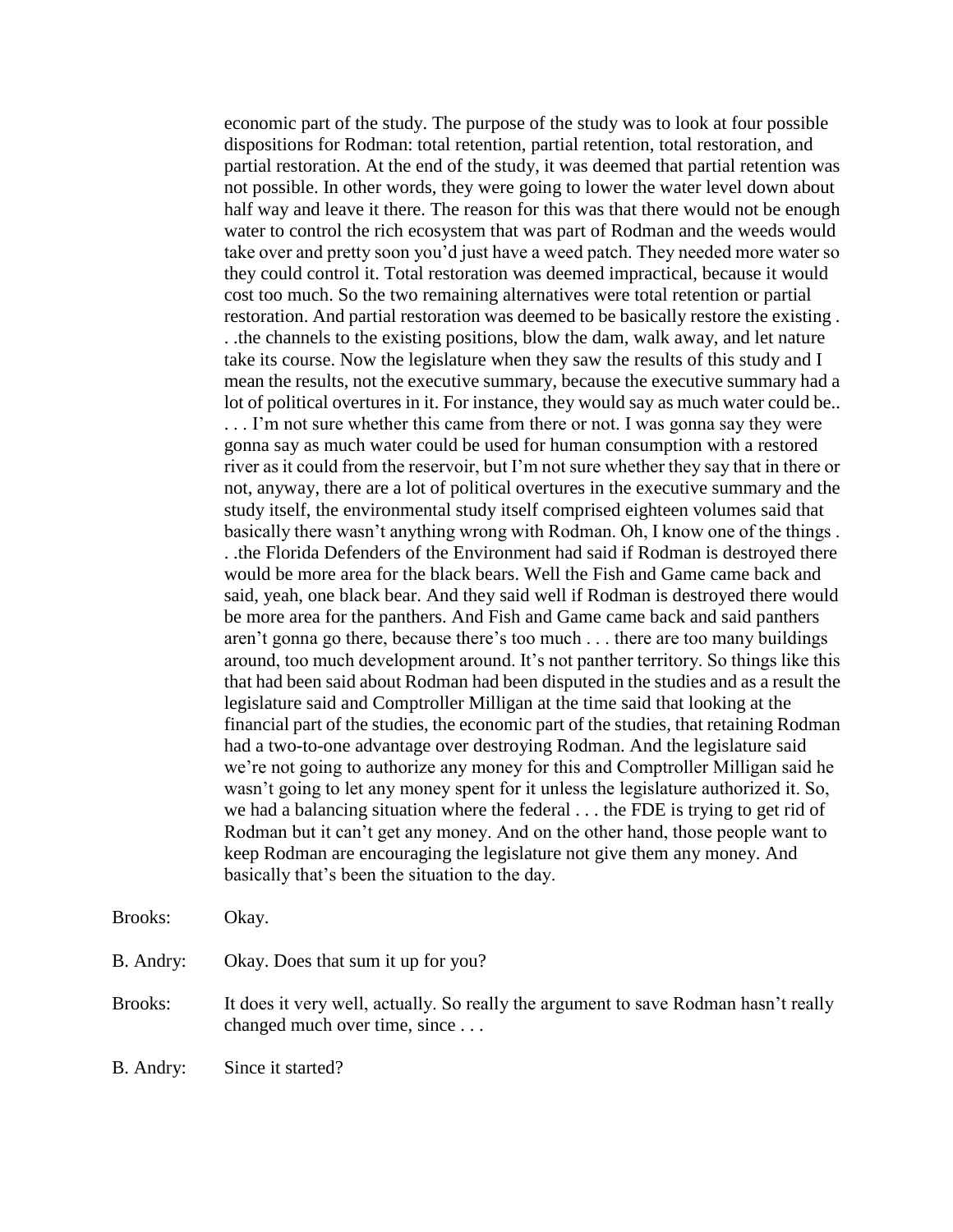Brooks: Yeah.

- B. Andry: One thing has happened. We have a nutrient problem. The St. Johns River has got too many nutrients. I'm gonna call them developmental nutrients: nitrogen, phosphorous, stuff like that. Rodman has a lot of nutrients coming into it, but the plant life in Rodman is removing these nutrients before they're emptying into the St. Johns River. Approximately fifty percent of them, which is a whole lot of nitrogen considering the flow. Silver Springs flows between three hundred and eight hundred million gallons a day. That's Silver Springs alone, not counting the water from the other sources. In that, we see about a thousand micrograms per liter of nitrogen. Well, if you figure the amount of water coming down the river and that much nitrogen in each liter, that's a whole lot of nutrients that Rodman is taking out before it goes into the St. Johns. So that is another good thing, good reason for keeping Rodman.
- Brooks: Right. You mention a lot of those nutrients are coming from development in Marion County?
- B. Andry: Right. Going down through the aquifer and coming out in Silver Springs.
- Brooks: Yeah. How has their argument changed? The FDE and ...
- B. Andry: It hasn't. The only thing that's changed is it seems like, now I don't know this, it just seems like the FDE has started shifting some of the responsibility to fighting Rodman from the FDE in Gainesville to ... really it didn't have any local reason for getting rid of it other than to carry on Marjorie Carr's legacy . . . and get rid of it over to the Putnam County Environmental Council.
- Brooks: Right.
- B. Andry: I still . . . my personal feeling on this is the FDE is still pulling the strings and they're just the mouthpiece, but I don't know that for a fact.
- Brooks: And that was the interview we were trying to get and couldn't. So . . . In general, talking about them, what relationship would you say you have with environmentalists, or Save Rodman has with environmentalists, in general? Maybe not just the FDE, but . . .
- B. Andry: Well ...
- Brooks: Or do you consider yourself environmentalists?
- B. Andry: I live out here. And I try to take care of it. A lot of the folks trying to get rid of Rodman don't live out here. They don't know anything about it.
- Brooks: Right.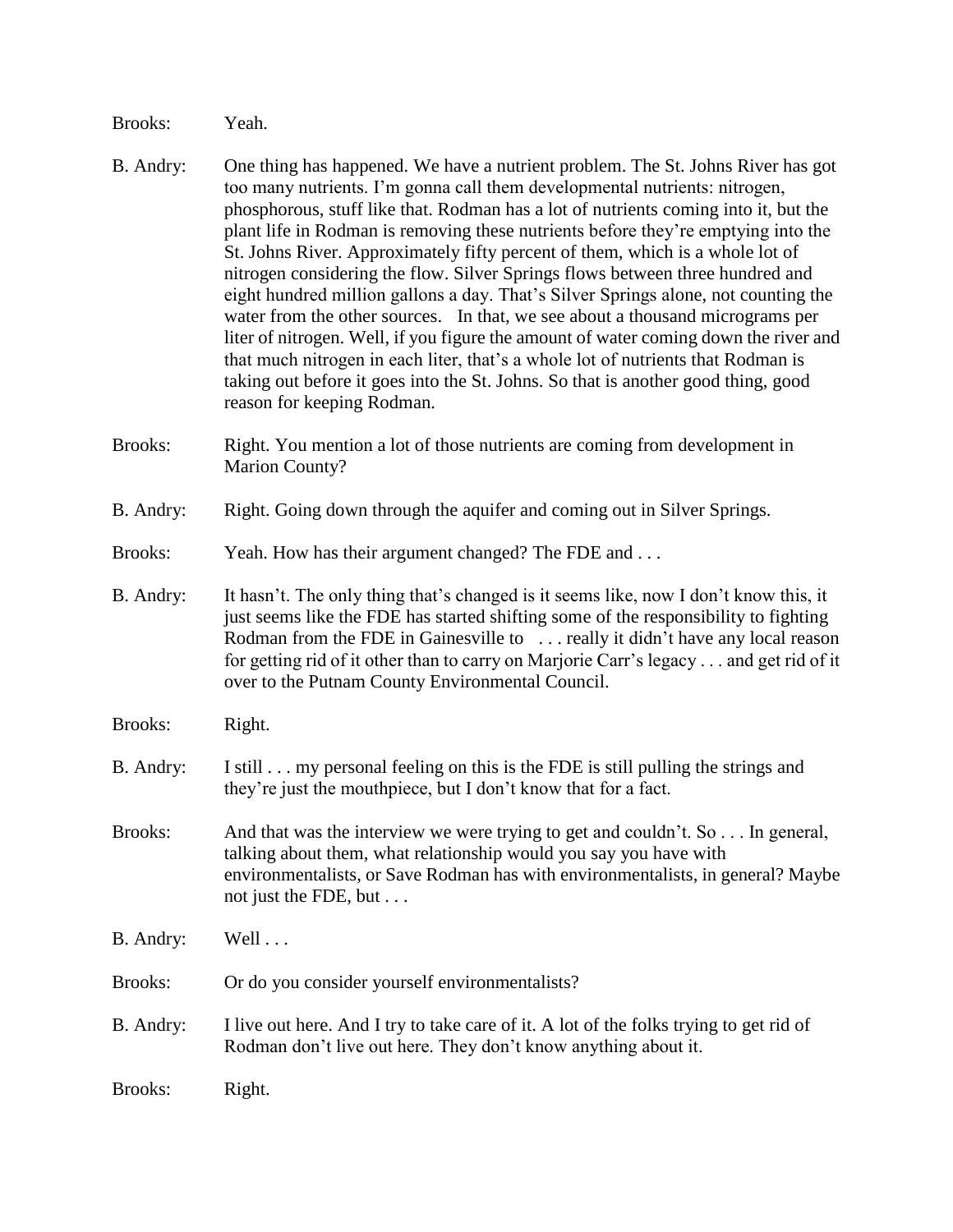B. Andry: The . . . you gotta go back and look at the history a little bit to fully answer that question. Marjorie Carr was Archie Carr's wife. Archie Carr had a lot of clout in the environmental community with the Sierra Club and all the other environmental clubs, because of his save-the-sea-turtle type thing. Nothing wrong with that. That's good. Marjorie could use some of this influence to influence… with the other environmental groups. . . Audubon Society says get rid of Rodman, but you saw birds out there today all over the place. Glen Lau tells me he has even seen apple kites come up from the Everglades when it's a drought down there and live in Rodman until they could go back. If the Audubon Society wasn't trying to get to side so much with the FDE they'd probably think this was a great wild bird life sanctuary. And they'd have people out here looking at the birds. Like I said, I've seen . . . I've seen limpkins, which is a species of special concern. I've seen green heron. We've got night herons. We've got just about every kind of aquatic bird you could possibly think of. I've even seen bronze limpkins. Bronze limpkins are native to Louisiana and this is something that Audubon Society would probably be interested in if they weren't trying to get rid of Rodman. So anyhow, playing upon this past political influence that Marjorie Carr had. She was able to get these other units to say okay get rid of Rodman and I think that's a shame. That's . . . we do have good . . . well I don't know whether you'd think Ducks Limited was environmental or not but they consider themselves environmentalists. They like Rodman a lot, because there's good duck hunting.

Brooks: Right.

- B. Andry: And geese . . .on the other side I saw geese, I was over by Deep Creek a few years ago and I saw geese starting to flock up and then spiral up and start their northern migration. And just bunches of 'em, hundreds of 'em.
- Brooks: Hm.
- Galloway: How did Save the Rodman Dam get started? Like what was your first step?
- B. Andry: Oh the Save the Rodman incorporated?
- Galloway: Yeah.
- B. Andry: Well after the studies came out, my wife had been interested since I was busy building my house and stuff like that and my wife had got interested in this. And she wanted to read the studies when they were published. She couldn't find a copy of the studies anywhere. Finally found the copy in the basement of the library in Gainesville, so she went up to Gainesville to the basement and went down there and read the studies. And copied a lot of them and brought them home. And it looked like the governor, Governor Chiles, was going to be able to get rid of Rodman about that time. So she decided she wanted to do something about it. I said you can't run back and forth to Tallahassee and talk all the time. If you're gonna do something,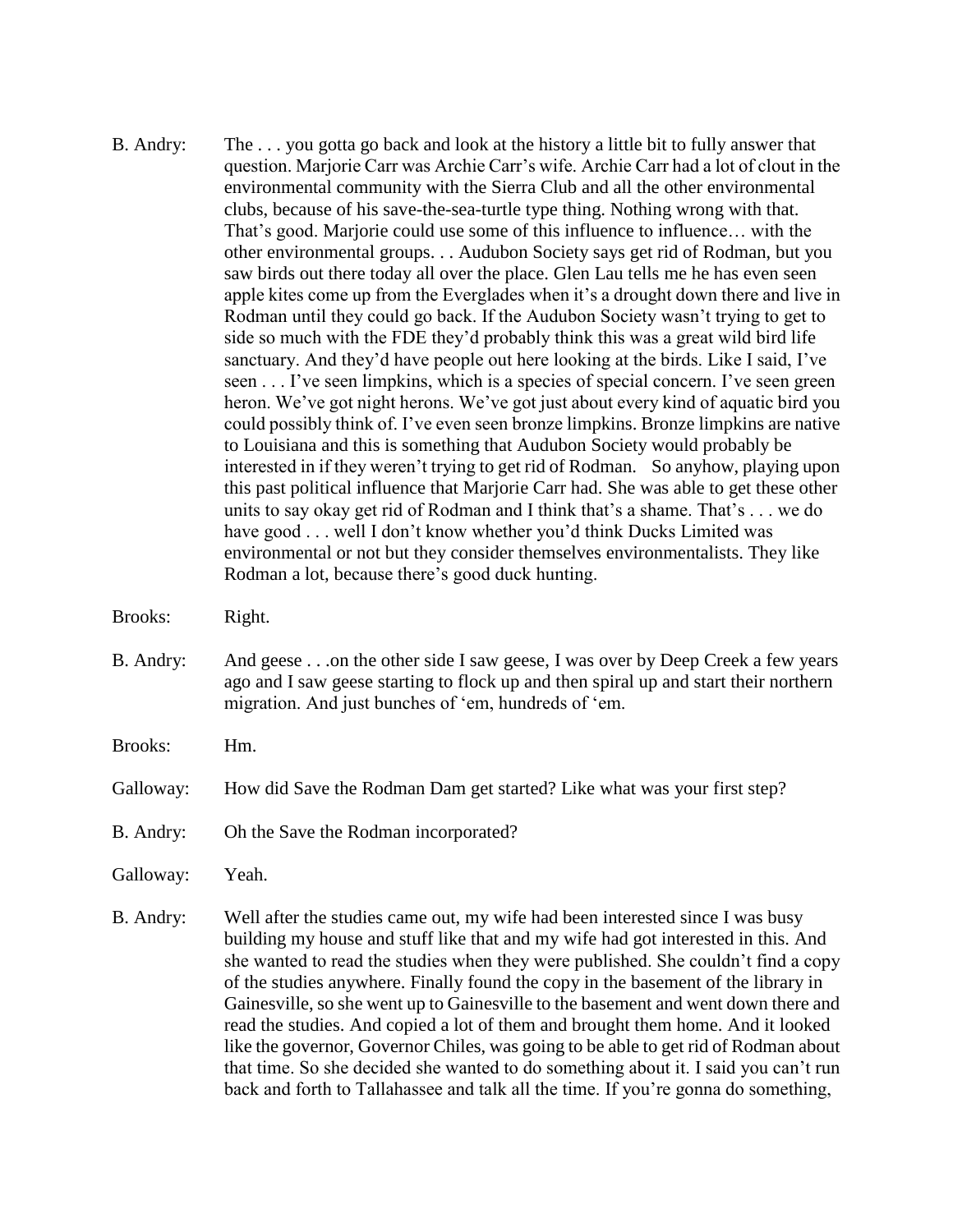you have to get some backing and do it right. We're gonna have to get organized. And so I said I'm gonna help you with this, but what we're gonna have to do is we're gonna have to have some money. And we're gonna have a way to handle the money. I said we either have to get a federation or a non-profit organization, so we can legally handle the money and take care of things. And the only way I can think of to get the word out to people was to print a newsletter. And to print the newsletter, again, we needed the money. So what we did, we had a meeting down at the big house down at the RV park, the Ocklawaha RV park, had a meeting there and told people about the meeting that we were gonna try to get something going. Oh, I digress just a minute. There was one part of the environmental studies that I didn't like. They had . . . it had to do with wells. What wells might go dry if they drop the reservoir. And they had looked at land all the way around the perimeter of the whole reservoir. Some forty-two sections, I think. They came up with ninety-two possible wells that might be affected . . . no, ninety-two wells, not the ones that would be affected, ninety-two wells, that's all they could find, that's all the way down to Eureka and all the way up to Orange Springs and everything. Well, we're talking maybe a thousand, two thousand people here. So obviously there's more than ninety-two wells. So I said okay, let's see if we can pin this and get a better figure. So I did a study of just the south part of the reservoir here in Marion County and about halfway down to Eureka on the east side. In other words, on the far side of the reservoir and I got a bunch more wells. And I don't remember the figures now, but there were almost as many that would actually be affected if the water was lowered as they had come up with in the first place. So at this meeting we had down at the RV park, people got interested in this because of the wells. So I made a little presentation about the wells and I figured, we said that what we wanted to do was form this non-profit organization. We needed a little help. And we would charge a membership fee and the membership fees then would be used to publish the newsletter. And we'd get the newsletter out to as many people as we could to try to get members to save the reservoir. And that's how it came to be. We, my wife was the president and I was the vice-president and there's Lou and Donna Snow lived down the road here. Lou was the treasurer. And there was a gal from Cedar Landing was the secretary. We got organized and started publishing the newsletter. We started out by mainly just putting in the newsletter what was in the studies. Condensing it down from eighteen volumes down to a few . . . couple of pages putting inserts in there. And then it grew and grew and grew until 2000, yeah 2000. It got too big for us and that's when it moved to Palatka. And out of the Chamber of Commerce in Palatka supported us and Ed Taylor up there became our president of Save Rodman.

Galloway: Okay.

Brooks: We talk about the environment. You've got the FDE saying it's a cesspool or a septic tank or whatever. I'd say it's not. We were just out on it and it's beautiful. And they've got an economic argument that they're making that seems pretty unfounded, as well.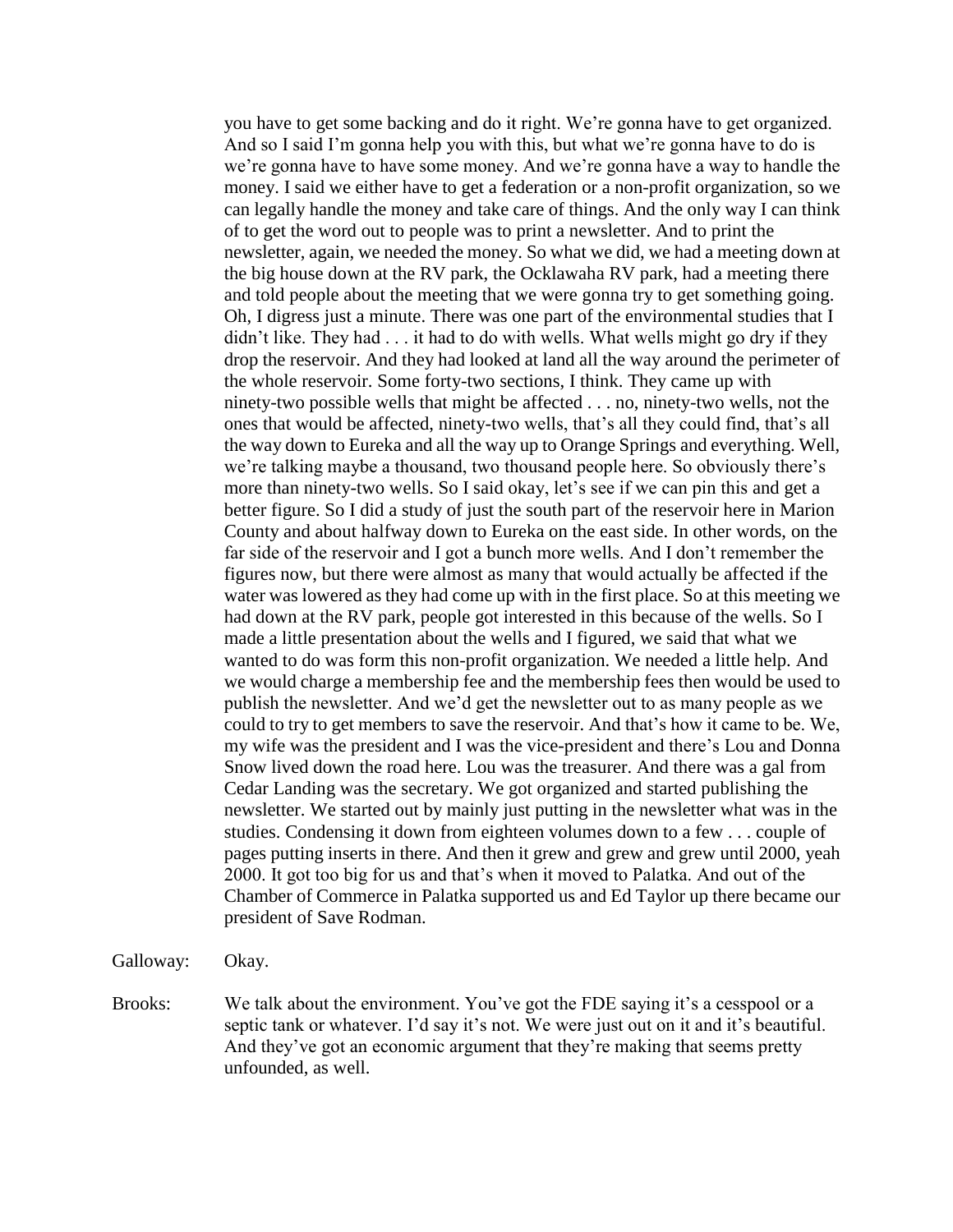- B. Andry: What are they saying economically now?
- Brooks: It's pretty much as it was before that it'd be cheaper to let it flow free than it is to maintain the reservoir. They're still saying the same argument. It doesn't look like they're taking into account the amount of money that comes in from recreation and things like that.
- B. Andry: No. They're looking at . . . well . . . the comptroller of the State of Florida looked at what the economic study said. And he said the two-to-one advantage over keeping Rodman to restoring the Ocklawaha River . . . I mean the main money man in the State of Florida says that, I give more credibility to what he says over what the FDE says. As far as expenses go on the reservoir, we talked a little about this this morning. Because the greenways and trails and the DEP control the lands of the Cross Florida Barge Canal this would still be a part, whether this part is flooded or not, it would still require people to maintain it. They have campgrounds here that could still be utilized if the reservoir was destroyed and these campgrounds would still require maintenance. The only difference would be the locks would be closed, but the locks don't put that much of a drain on the economy because the locks are gravity locks and their hydraulic, the door on the locks are hydraulically operated. All you gotta do is run a little electric pump to pump the hydraulics in and out.
- Brooks: I think Kae is trying to get by here [laughs].
- B. Andry: The amount of money spent to maintain the reservoir, there might be a little less, but not much, on a restored river.
- Brooks: Right. So it's obviously not a cesspool. Economically, it's better to keep it. And if you get someone from Audubon Society or any of the other environmentalists out here on it would be obvious that it's valuable. What do you think their motives still are…
- B. Andry: . . . to carry on Marjorie's legacy.

Brooks: It's the legacy?

- B. Andry: Yeah, that's what I think. There are a few people that are doing it for revenge. They lost land.
- Brooks: Oh.
- B. Andry: When the federal government took . . . they bought some, they took some through power of eminent domain, some was just given it to them. But some of these people didn't want to lose their land and they had to be taken from them through eminent domain. And some of the families are still carrying grudges.
- K. Andry: But they're not going to get the land back, even if the river were restored.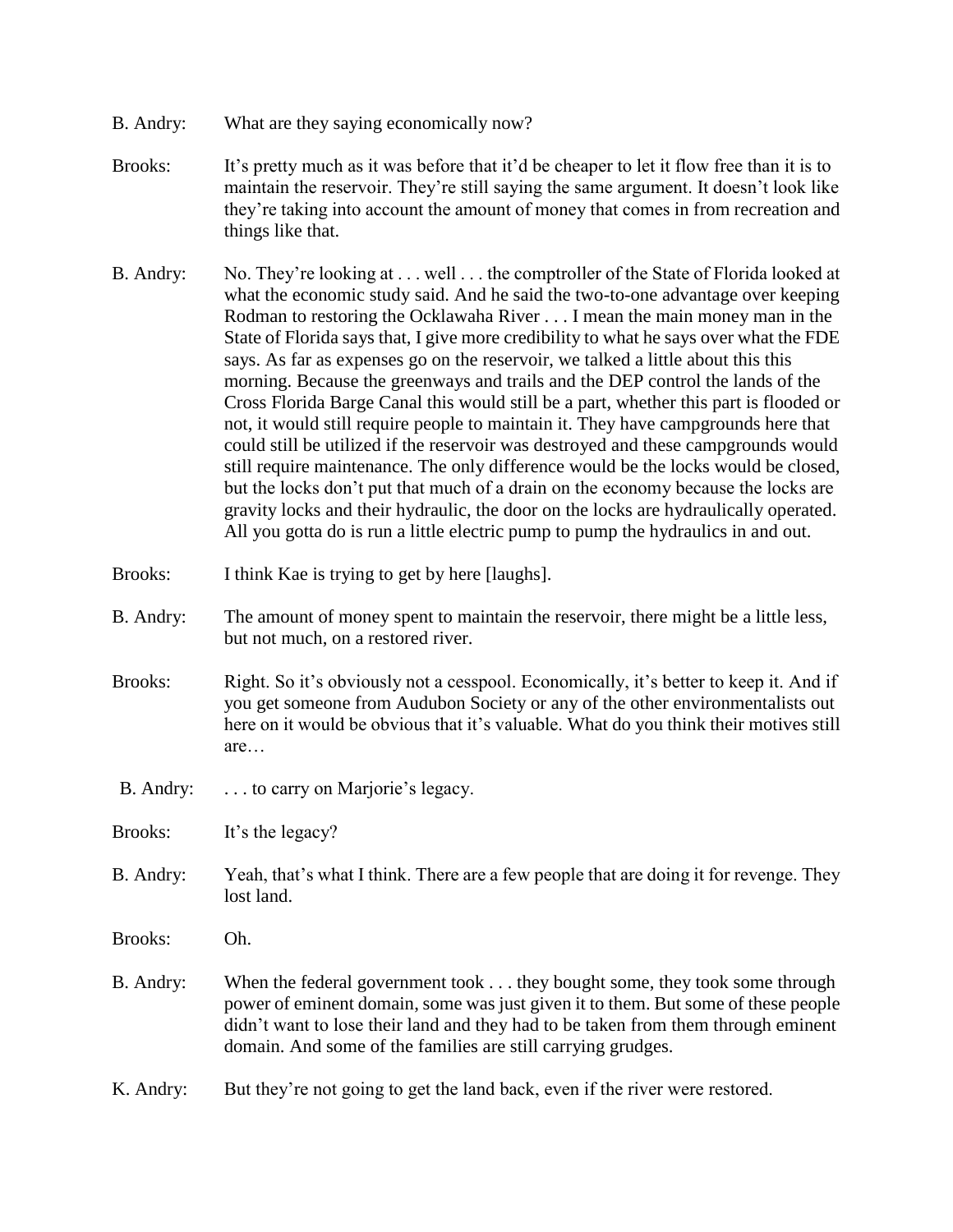| B. Andry:      | Right and you can't tell that to some of them that.                                                                                                                                                                                                                                                                                                                                                                         |
|----------------|-----------------------------------------------------------------------------------------------------------------------------------------------------------------------------------------------------------------------------------------------------------------------------------------------------------------------------------------------------------------------------------------------------------------------------|
| <b>Brooks:</b> | It'd still be government property.                                                                                                                                                                                                                                                                                                                                                                                          |
| K. Andry:      | It's just Greenways.                                                                                                                                                                                                                                                                                                                                                                                                        |
| B. Andry:      | That's right, but you can't get that through some of their heads. I mentioned while<br>we were this morning about Manny Sanchez called me up talking about June<br>Robard's husband and how he wanted to join Rodman?                                                                                                                                                                                                       |
| <b>Brooks:</b> | Right.                                                                                                                                                                                                                                                                                                                                                                                                                      |
| B. Andry:      | Well June Robard is the daughter of one of these families that lost some land along<br>down around Eureka some place. What was the family name? Anyhow, I almost<br>had it. Lester?                                                                                                                                                                                                                                         |
| K. Andry:      | Tuten.                                                                                                                                                                                                                                                                                                                                                                                                                      |
| B. Andry:      | Tuten. Lester Tuten. He's older than I am and I'm 73. But he'd get up at some of<br>these committee meetings up in Tallahassee and go on before the St. Johns<br>River Water Management go on and on about all the great fishing there used to<br>be when he was a boy and how you can't catch fish out here, anymore, and all this.<br>And it was just because that family lost land and they were still griping about it. |
| [Laughter]     |                                                                                                                                                                                                                                                                                                                                                                                                                             |
| B. Andry:      | There's a legislature like that. Saunders?                                                                                                                                                                                                                                                                                                                                                                                  |
| K. Andry:      | Right. I remember that name from Tampa. I think they continue on just because<br>reservoirs are not very environmentally correct. You know there's a whole<br>movement across the whole United States to get rid of reservoirs.                                                                                                                                                                                             |
| B. Andry:      | And to blow dams.                                                                                                                                                                                                                                                                                                                                                                                                           |
| K. Andry:      | And to blow dams. And that has happened in, you know, various places. But it's so<br>unique out here because of the springs.                                                                                                                                                                                                                                                                                                |
| B. Andry:      | I don't think that's the fight here, though.                                                                                                                                                                                                                                                                                                                                                                                |
| K. Andry:      | No. Well I think some of the environmentalist that are part of it that that is part of<br>the thing, you know. It's just restore a wild and free river.                                                                                                                                                                                                                                                                     |
| <b>Brooks:</b> | It's almost like it's some sort of a spiritual thing. Like they don't want the river to<br>be, you know, let loose.                                                                                                                                                                                                                                                                                                         |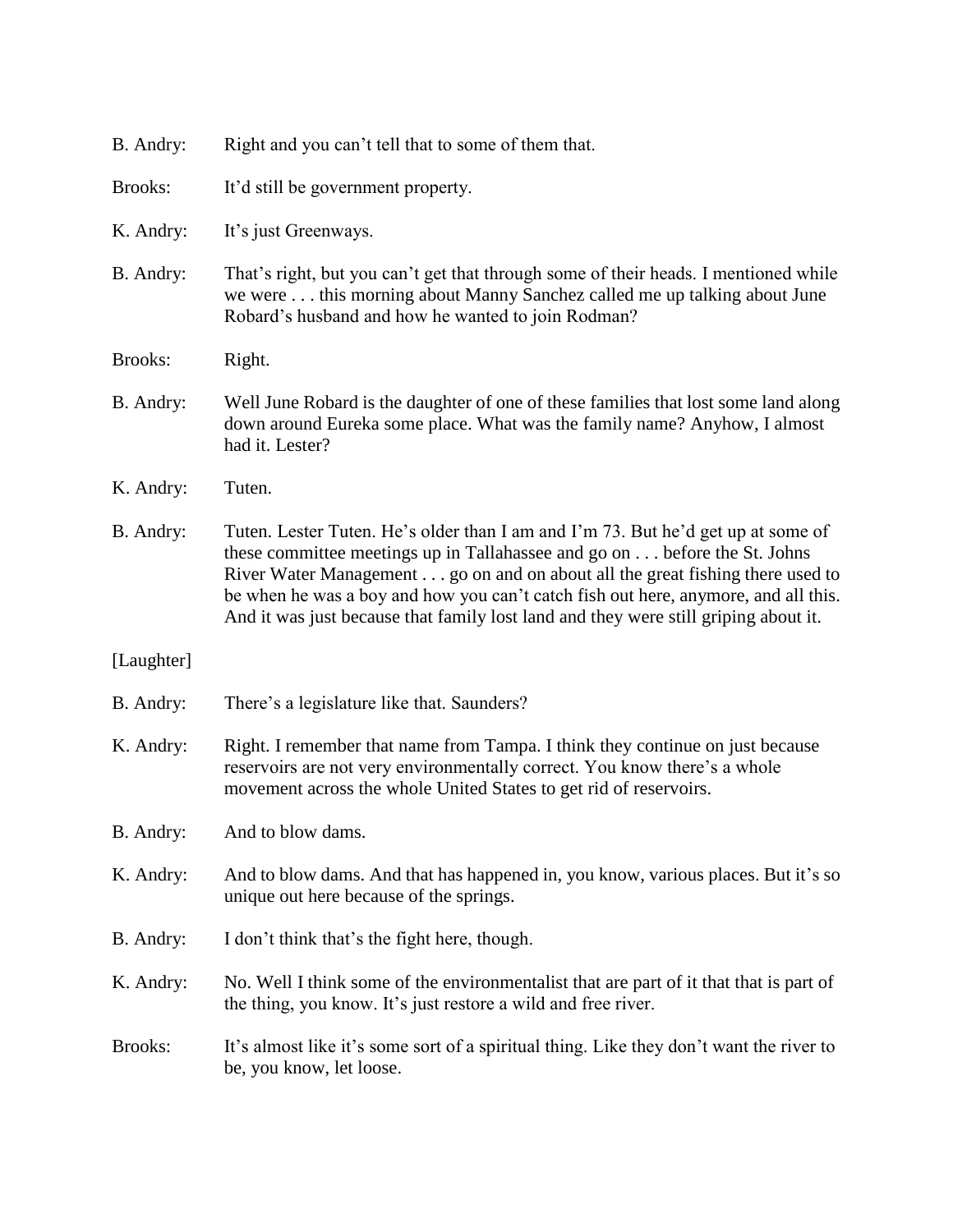| K. Andry:      | Sure. And they make the argument about how much more I mean, I bet you're<br>more on history than controversy, but they make the argument about how much<br>more use people would get from the river. Well that's not true, you know? It's just<br>not, because people could not have access to it. Because we have wetlands all along<br>here.                                                                                                                                                                                                                                                           |
|----------------|-----------------------------------------------------------------------------------------------------------------------------------------------------------------------------------------------------------------------------------------------------------------------------------------------------------------------------------------------------------------------------------------------------------------------------------------------------------------------------------------------------------------------------------------------------------------------------------------------------------|
| B. Andry:      | You know, what she said about running free. When the first pioneer moved in along<br>a virgin river in the wilderness here in the United States, he seized to allow that<br>river to run free because he was there now it was up to him to manage his life so that<br>it didn't interfere too much with it, he could have a good life. And you can't go<br>home. Even if you blow the dam, it would never go back to the way it was before<br>and you'd still have to manage it. It could not run free. Besides that, the Ocklawaha<br>south of Moss Bluff, south of the other dam, Lake Griffin          |
| K. Andry:      | You mean Rousseau?                                                                                                                                                                                                                                                                                                                                                                                                                                                                                                                                                                                        |
| B. Andry:      | No. The dam down below north of Lake Griffin.                                                                                                                                                                                                                                                                                                                                                                                                                                                                                                                                                             |
| K. Andry:      | Moss Bluff?                                                                                                                                                                                                                                                                                                                                                                                                                                                                                                                                                                                               |
| B. Andry:      | No, Moss Bluff is just right down the road here. Yeah, that's right, Moss Bluff. I'm<br>right.                                                                                                                                                                                                                                                                                                                                                                                                                                                                                                            |
| K. Andry:      | $I'm$ right.                                                                                                                                                                                                                                                                                                                                                                                                                                                                                                                                                                                              |
| [Laughter]     |                                                                                                                                                                                                                                                                                                                                                                                                                                                                                                                                                                                                           |
| B. Andry:      | You're right. I was muddled there. South of Moss Bluff, that whole area down there<br>is controlled by Dikes and weirs and dams and sloughs and everything, soother<br>Ocklawaha is not going to run free.                                                                                                                                                                                                                                                                                                                                                                                                |
| <b>Brooks:</b> | It's going to be managed.                                                                                                                                                                                                                                                                                                                                                                                                                                                                                                                                                                                 |
| B. Andry:      | Yeah, Moss Bluff. I'm sorry.                                                                                                                                                                                                                                                                                                                                                                                                                                                                                                                                                                              |
| <b>Brooks:</b> | We talked about government a little. And when we were in the truck, we talked a lot<br>about some of the crazy things the forestry service does. What kind of relationship<br>do you have with the forestry service being out here?                                                                                                                                                                                                                                                                                                                                                                       |
| B. Andry:      | Well they own a little bit of the land down here. They have six hundred acres. And<br>last go around we had with anybody was with them. When the land was deeded, all<br>this land was collected and given to the Army Corps of Engineers to build the Cross<br>Florida Barge Canal. The forestry had this six hundred acres that's the west part of<br>Upper Kirkpatrick Dam. And I don't know exactly what kind of a deal went on<br>there, but it was obviously a hand-shake deal where one government entity was<br>gonna help out another government entity. And they gave a long-term lease to that |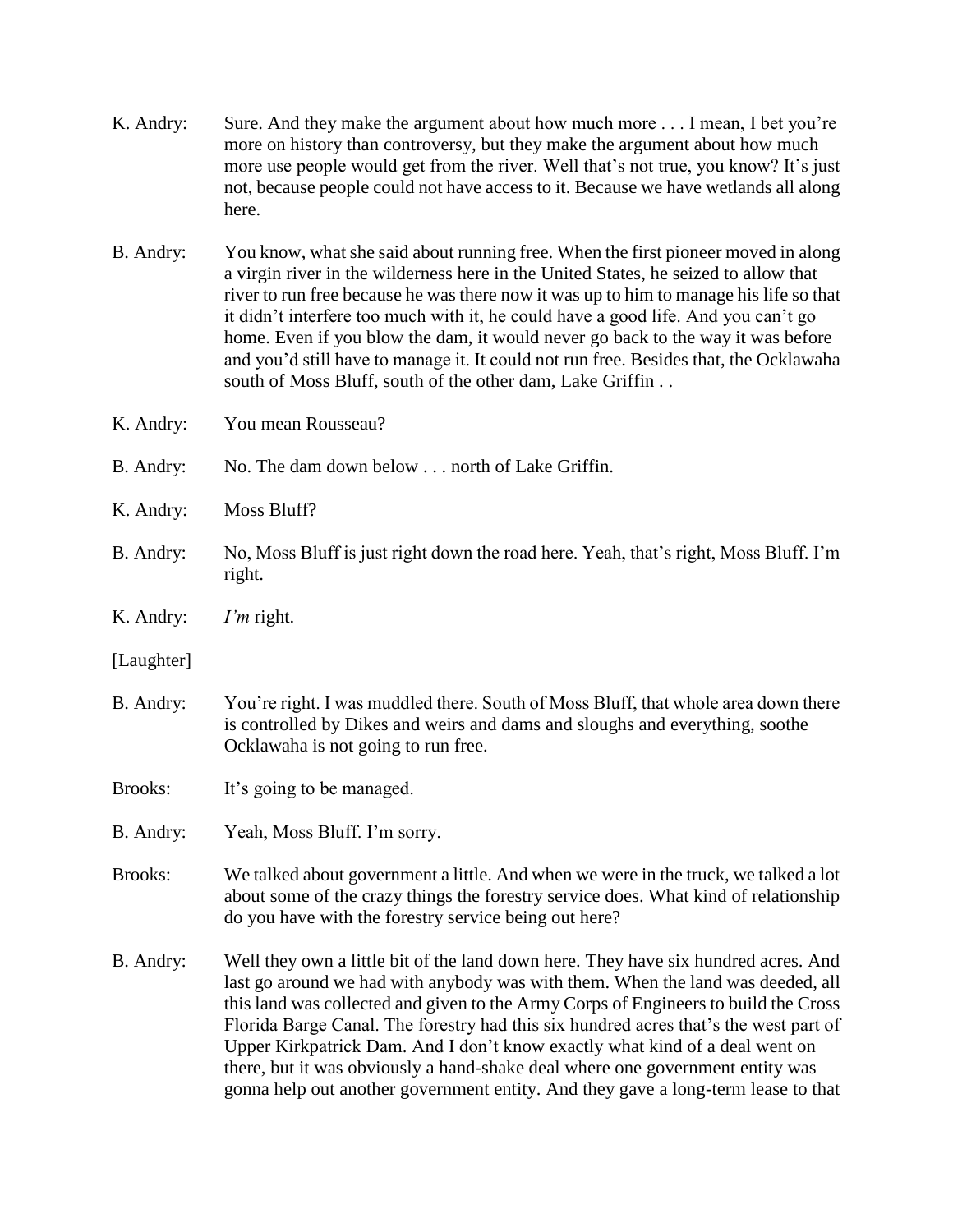land, the forestry service gave it to the Corps of Engineers. Now the land came back to the State of Florida and the lease came with it. And a few years ago that lease has starting to run out. Well, the forestry service has a lot of EPA and environmental people in there, and I'm sure that they decided this was the way to get rid of Rodman. So what happened they told the DEP that they could renew the lease but they'd have to get rid of Rodman to renew the lease. Well, the DEP knew they couldn't get rid of Rodman, cause they couldn't get any money to do the job. And they told the forestry service . . . there was a lot of shuffling and back-and-forth went on, communications stuff, but basically they told the forestry service that they couldn't do it. So the forestry service said well they're gonna think about it. And last we heard the forestry service had referred this to their legal department, and that was what?

- K. Andry: Oh it's been five years.
- B. Andry: Five years ago. They're still thinking about it.
- K. Andry: It's been a long time.
- Brooks: Hm. You've answered a lot of my questions already.
- B. Andry: Oh! You know, we . . . after Kirkpatrick died we introduced a bill into the Florida legislature to name this the George Kirkpatrick State Preserve. At the same time they introduced what they call a memorial. A memorial is a document that is a communication between government bodies. This memorial was from the State of Florida to the Congress of the United States, and it was asking congress to have the forestry service return that six hundred . . . turn over that six hundred acres to the State of Florida. So we officially, the State of Florida officially asked for that. Now the governor did not have to sign this. This came from the senate and the house. It went to Washington and then they sat on it and it died, because it expired. But the State of Florida is on record asking for that land back down there, since we were talking about that. And by the way, that bill to name this the Kirkpatrick reserve, it was unanimous yes in the senate and ninety-two to twenty-six, I think ninety-two to twenty-six, does that sound right? A hundred and twenty, ninety-two, anyhow, there was a vast supermajority in the house and Governor Bush vetoed it.
- Brooks: Huh.
- K. Andry: On the last day.
- [Bob and Kae simultaneously talking.]

B. Andry: If he'd have waited another day, it would have become law without his signature.

Brooks: Huh.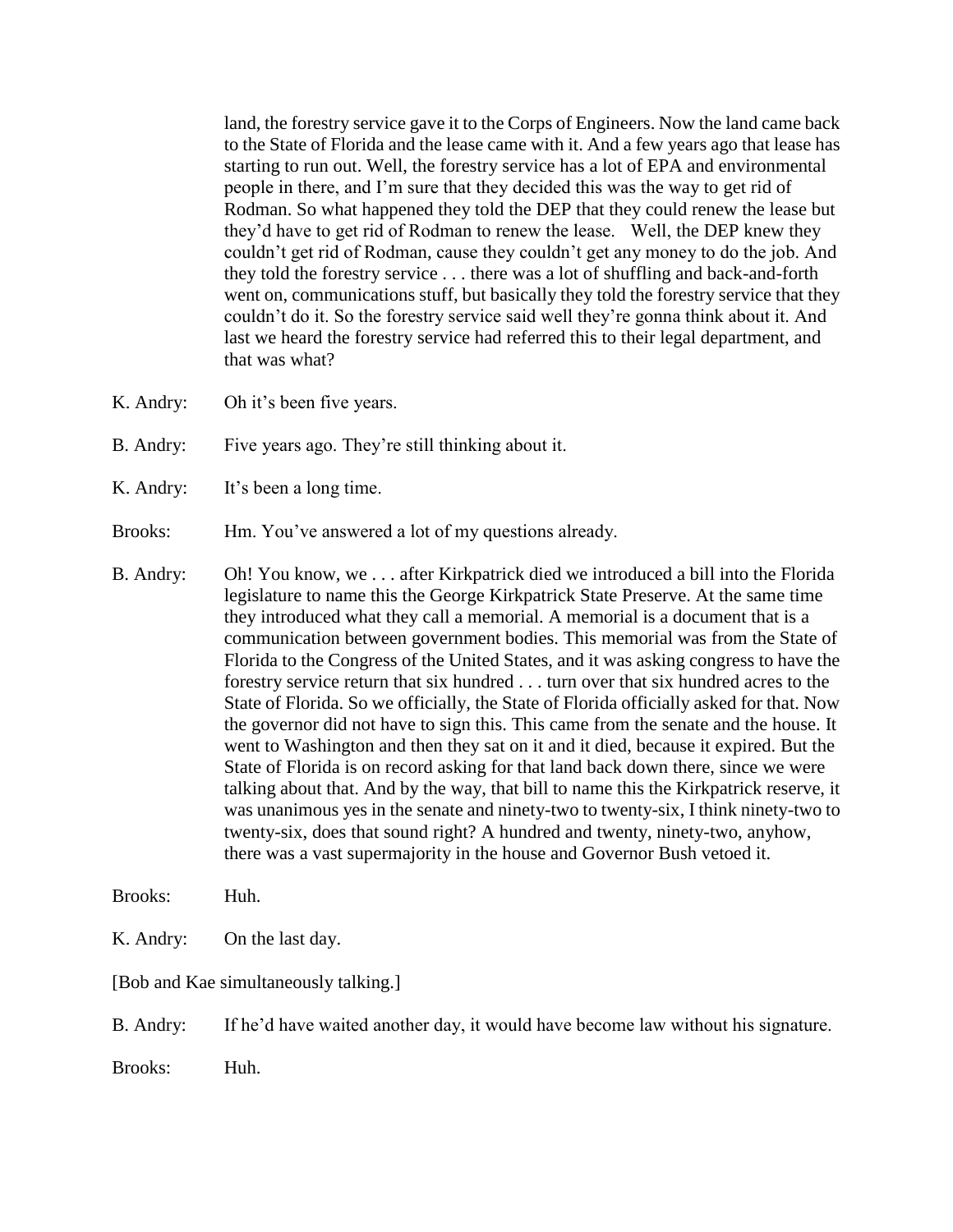| K. Andry:      | That was a heart breaker.                                                                                                                                                                                                                                                                                                                                                                                                                                                                                                                                                                                                                                                                                                                                                                                                                                                                                                                                                                                                                                 |
|----------------|-----------------------------------------------------------------------------------------------------------------------------------------------------------------------------------------------------------------------------------------------------------------------------------------------------------------------------------------------------------------------------------------------------------------------------------------------------------------------------------------------------------------------------------------------------------------------------------------------------------------------------------------------------------------------------------------------------------------------------------------------------------------------------------------------------------------------------------------------------------------------------------------------------------------------------------------------------------------------------------------------------------------------------------------------------------|
| B. Andry:      | I don't know why he did that.                                                                                                                                                                                                                                                                                                                                                                                                                                                                                                                                                                                                                                                                                                                                                                                                                                                                                                                                                                                                                             |
| Brooks:        | That's bizarre. We haven't talked about the manatees.                                                                                                                                                                                                                                                                                                                                                                                                                                                                                                                                                                                                                                                                                                                                                                                                                                                                                                                                                                                                     |
| B. Andry:      | It's a great place for manatees. They come in out of the locks all the time. They<br>keep a record of it.                                                                                                                                                                                                                                                                                                                                                                                                                                                                                                                                                                                                                                                                                                                                                                                                                                                                                                                                                 |
| <b>Brooks:</b> | Yeah?                                                                                                                                                                                                                                                                                                                                                                                                                                                                                                                                                                                                                                                                                                                                                                                                                                                                                                                                                                                                                                                     |
| B. Andry:      | If there are any marks that are on there, they make mark it down and keep a<br>count so they know how many go out in the fall.                                                                                                                                                                                                                                                                                                                                                                                                                                                                                                                                                                                                                                                                                                                                                                                                                                                                                                                            |
| <b>Brooks:</b> | Hm. Weren't there bubblers or something to keep them out of the lock?                                                                                                                                                                                                                                                                                                                                                                                                                                                                                                                                                                                                                                                                                                                                                                                                                                                                                                                                                                                     |
| B. Andry:      | No. The bubblers are there to keep'm from getting squashed.                                                                                                                                                                                                                                                                                                                                                                                                                                                                                                                                                                                                                                                                                                                                                                                                                                                                                                                                                                                               |
| Brooks:        | Okay.                                                                                                                                                                                                                                                                                                                                                                                                                                                                                                                                                                                                                                                                                                                                                                                                                                                                                                                                                                                                                                                     |
| B. Andry:      | When they open and close the gates.                                                                                                                                                                                                                                                                                                                                                                                                                                                                                                                                                                                                                                                                                                                                                                                                                                                                                                                                                                                                                       |
| <b>Brooks:</b> | Okay.                                                                                                                                                                                                                                                                                                                                                                                                                                                                                                                                                                                                                                                                                                                                                                                                                                                                                                                                                                                                                                                     |
| B. Andry:      | They don't care if they come through so long as they go all the way through.                                                                                                                                                                                                                                                                                                                                                                                                                                                                                                                                                                                                                                                                                                                                                                                                                                                                                                                                                                              |
| K. Andry:      | And also back through.                                                                                                                                                                                                                                                                                                                                                                                                                                                                                                                                                                                                                                                                                                                                                                                                                                                                                                                                                                                                                                    |
| B. Andry:      | I see manatees out here. As a matter of fact, a few years ago Senator Graham was<br>gonna visit the reservoir and we were out there the day before doing a dress<br>rehearsal of where we were gonna take him. And we got down here off the bluff off<br>the RV park and there was a cow and a calf and a male manatee all right there, a<br>family, right there in the clear water doing their thing. Eating weeds and halfway<br>chomping along. Unfortunately they were gone by the time Senator Graham came<br>the next day. But our itinerary which we left was a little tour down here that ended<br>up at the dam. Senator Graham gets out, he trots up to the dam with his entourage,<br>you know, and he starts to cross the dam. There's a black guy fishing there on the<br>spillway of the dam. Old fella. And he says, you fish here very much? Yessah, I do.<br>He says do you like it here? He says, well suh, I'm a disabled vet from Vietnam and<br>this is the best therapy I can find. We couldn't have paid that guy for saying that. |
| [Laughter]     |                                                                                                                                                                                                                                                                                                                                                                                                                                                                                                                                                                                                                                                                                                                                                                                                                                                                                                                                                                                                                                                           |
| <b>Brooks:</b> | Very cool. We talked some when we were out about draw downs, things like that.<br>Especially there's draw-downs after fish kills.                                                                                                                                                                                                                                                                                                                                                                                                                                                                                                                                                                                                                                                                                                                                                                                                                                                                                                                         |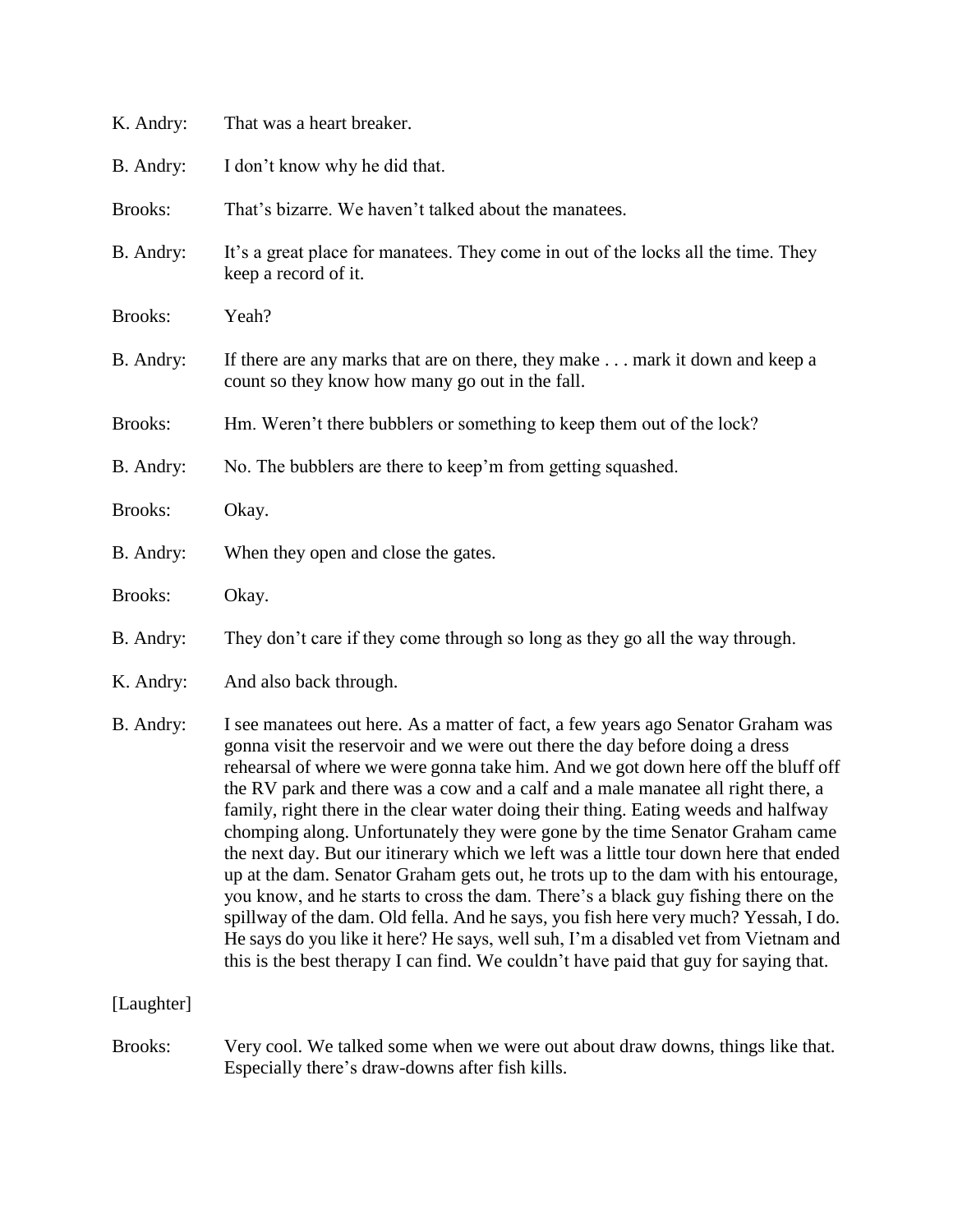- B. Andry: No. No. Not draw-downs after fish kills. Draw-downs are for . . . they have nothing to do with fish kills.
- Brooks: Okay. It was something I saw on the website.
- B. Andry: We have had fish kills.

Brooks: In the past?

- B. Andry: Yeah. The fish kills have all been natural fish kills, except for that one I told you about that happened up the river because of the flash flood. Any time you have a rich environment like this in any lake, not just Rodman, if the conditions are right and the dissolved oxygen gets too low, then the fish are gonna die. Now, to have this occur naturally normally it takes a long period of dry weather and then a fairly violent weather event that gives you a flushing of the flood plain. The rain water doesn't have any oxygen in it, believe it or not. So water falling in the lake doesn't help anything. The oxygen in the lake is what you get and when you flush the flood plain like that, you've got a lot of nutrients coming down into the water and decaying vegetation and this can use up that oxygen. And if you already have a situation where you have . . . it's been hot, still, no wind
- K. Andry: And cloudy days.
- B. Andry: And cloudy days where no sun, no photosynthesis going on. You've got a critical oxygen situation and all of a sudden you get this . . . a hurricane is a good example where you have clouds for several days, it's hot generally, and then all of a sudden you get this water. Then the D.O. (dissolved oxygen) can go down and you have a fish kill. The fish kills we've had in Rodman have been spotty fish kills. Some of them have been pretty bad. I mean, a lot of fish. But it . . . no more than you would expect from . . . well heck they have fish kills in the St. Johns River.
- Brooks: Right.
- $B.$  Andry:  $So \ldots$
- K. Andry: It's not because we have the dam.
- B. Andry: No, it's not because we have a dam, it's because we have a rich system. And whether the dam was there or not, you'd still have a rich system. The only thing it'd be shifted down to the St. Johns River.

Brooks: Right.

B. Andry: Cause the . . . if it was the dam . . . that's one of the reasons why reforestation would take so long. You see that, that current when you put it back in the channel it's gonna go along at about eight to ten knots. So any seeds that fall into that water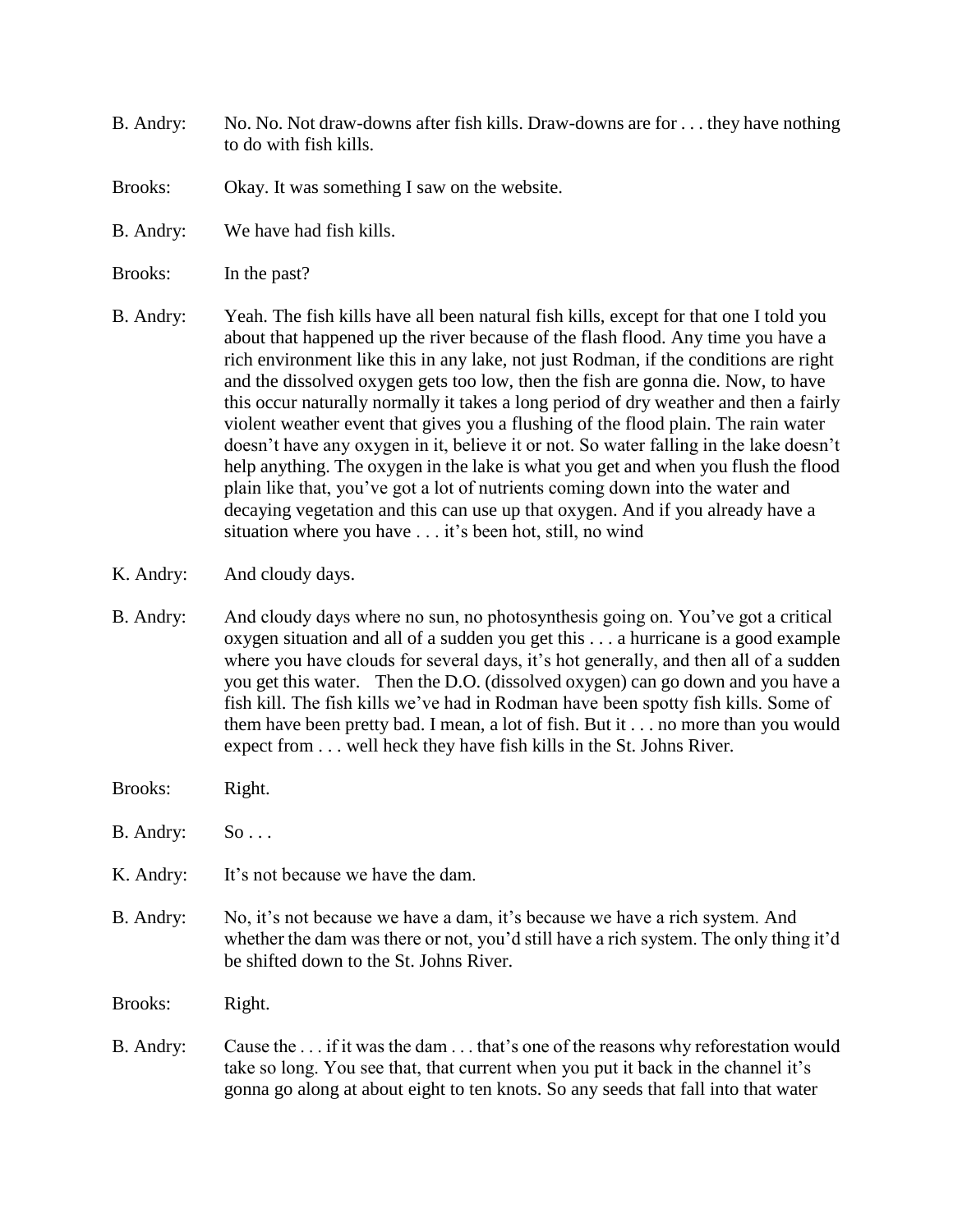aren't gonna stop until they get to the St. Johns and things slow down. So you're not gonna get any rich forestation from the seeds. And animals, the type of animals that live in flood plains don't carry seeds in their coats. So they're not gonna spread around any seeds. You might get a fox run down there sometimes, something like that. But you know you're not really gonna have anything going on. And so the only thing that you get for reforestation is wind-borne seeds from existing trees. Which go about sixty meters out, that's about it.

- K. Andry: Can we go back to the draw down? You know, because we have it every three or so years and when people around here found out they weren't gunna have it this year a lot of people were upset because when we have a draw down the fishing is so great, and everything's so concentrated, but several years ago the Fish and Game people asked Ed Taylor, who's our president, to come down to a homeowners meeting in Lake Griffin. Did you tell them this?
- B. Andry: No, I didn't.
- K. Andry: Because they wanted to have a draw down down there at Lake Griffin, because they felt like it was needed for the health of the lake. And they had the homeowners association, because the homeowners were saying no, no we don't want a draw down, because if you have a draw down we can't use our docks, we can't put our boats in, you know, we're going to be so inconvenienced. And so they wanted Ed to come down and tell all the positives that come about because of a draw down. And the fact that all the people, most all, I would say most everybody around here is supportive of the draw down. Nobody fusses because it's hard to get your boat out. You can, it's just not quite as easy. The homeowners were just adamant. They didn't get anywhere with that. So it's just a different mindset.
- B. Andry: During the last draw down, I got four dozen minnows and went out and made a hole in the weed beds and caught forty-five fish in one hole. Now, all of 'em weren't keepers, but I still caught forty-five fish. It just doesn't get any better than that.
- [Laughter]
- Brooks: You mentioned earlier that you wished they would fluctuate the levels more often?
- B. Andry: Yeah. I think that . . . that's just my own personal opinion. They have a tendency to bring it up to almost twenty feet and hold it there constantly. And I think it would be better to fluctuate a little bit more. I don't want to see any more draw downs, but I think like if they would bring it down to during times of drought if we have dark water, one of the reasons they keep it high is to keep the sun from penetrating too far into the water and that allows hydrilla to grow from the bottom. The dark water shades hydrilla . . . that's one of the reasons we don't a draw down, because the hydrilla is not out there this year. Hydrilla is great for using up nutrients, but it also can get out of hand. And so if we have dark water and there's not a chance of the hydrilla getting out of hand, I would like to see 'em bring it down to, you know, to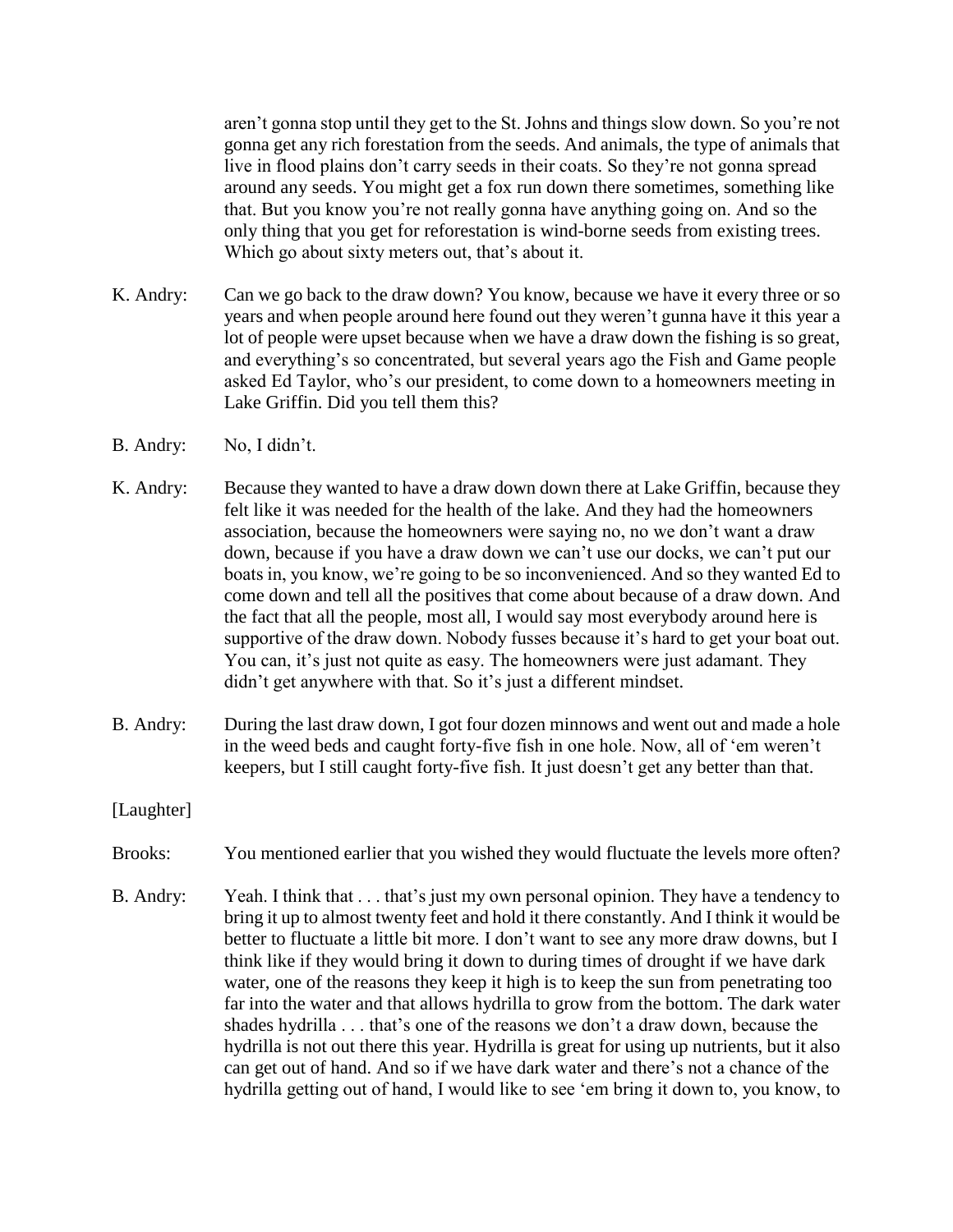seventeen-and-a-half, eighteen feet sometimes. Leave it there for a few weeks and then bring it back up to twenty feet. Not great fluctuation, but enough fluctuation so that it doesn't stay at the same level all the time. But the conditions would have to be right to do that. You wouldn't want to that with crystal clear water like we've got now.

Brooks: Right.

Galloway: Where do you think this argument . . . do you think it's going to go away anytime soon? Or  $\dots$ 

B. Andry: I wish.

[Laughter]

- K. Andry: We've spent our whole life on it.
- B. Andry: We had a, you know, Senator . . . uh . . . oh c'mon Bob, remember. Who was the senator that died in Jacksonville?
- K. Andry: King.
- B. Andry: King. Senator King passed away two years ago. He was a strong supporter of Rodman after Senator Kirkpatrick died he sorta stepped in and so we had a bill last year to name it the King Reserve and also there was more environmental stuff that went with it about maintenance, maintaining the reservoir. And one of these fellas that is adamant against Rodman, chairing the natural resources committee in the house, right? Is that where he was? Yeah. And he said no way that bill is getting through my committee. And so we pulled it. We'll try again this year. If we can get it through . . .
- K. Andry: And the governor signs it.
- B. Andry: And the governor signs it, we can put it to bed. Put the argument to bed. Because, see, what happened was did you read about the CLAC committee? Canal Lands . . . Okay, well one of the things back in the history, Governor Chiles, I guess to justify his stance, created the CLAC committee, Canal Lands Advisory Committee. And it was their job to draw up a management plan for the whole greenways situation. And they got back to him, they said okay here's what we want to do with the rest of the greenways. But we don't know enough about Rodman to mess with it. And . . .
- K. Andry: They did not make a recommendation.
- B. Andry: No, they didn't make a recommendation and no management plan. So Rodman doesn't have any management plan and this bill would be the start of a management plan, as well as giving it protection. Once it had protection within . . . see, Governor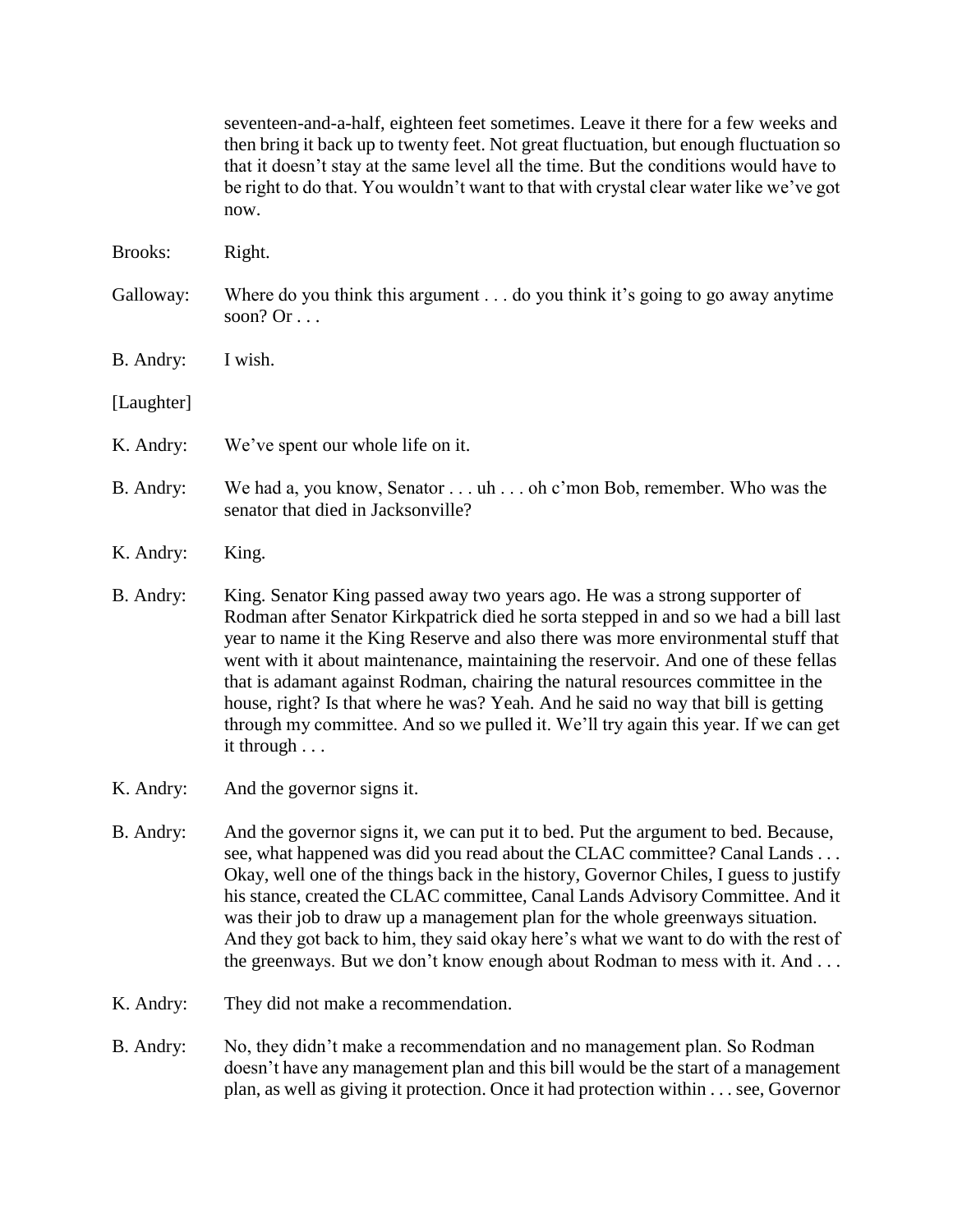Chiles told the DEP to get rid of it and nobody's bothered to tell the DEP not to. And until somebody in authority tells them not to, they're gonna keep on trying to do it. Now if the governor would just tell the DEP, hey, this is just costing too much money and time, forget about it. The Rodman, there's nothing wrong with it. That might put an end to it, too. But so far we haven't had a governor do that. It'll take a governor or an act of the legislature. Brooks: When you moved here, did you think you'd be this involved with politics? B. Andry: No. [Laughter] B. Andry: I wanted to build my house and go fishing. K. Andry: No it's . . . it's been an education. An experience. We've met a lot of really nice people. A lot of legislators that you never would have met in your ordinary life, you know? Great people. Some that weren't so great. I mean. We've been to Tallahassee and testified before committees as, you know, speak at the St. Johns committee. Who would ever have thought? I was a school teacher he was a Navy guy. B. Andry: I told them about that committee where that guy came toting in that bunch of books on that rolling cart. I don't know if you remember that or not. K. Andry: Oh that tall, skinny guy in Palatka… B. Andry: Yeah, he came in toting those books. And Senator Kirkpatrick chewed him out for lying to him. [Laughs] K. Andry: Yeah, he was . . . Senator Kirkpatrick was one of a kind. He truly was. Galloway: I think that's all I have. Brooks: Is there anything else you want to say? B. Andry: I've said enough. K. Andry: You've got your brain really full now. Brooks: Yeah, yeah, yeah. [Laughter]

B. Andry: Well, You know where we are if you can think of anything else.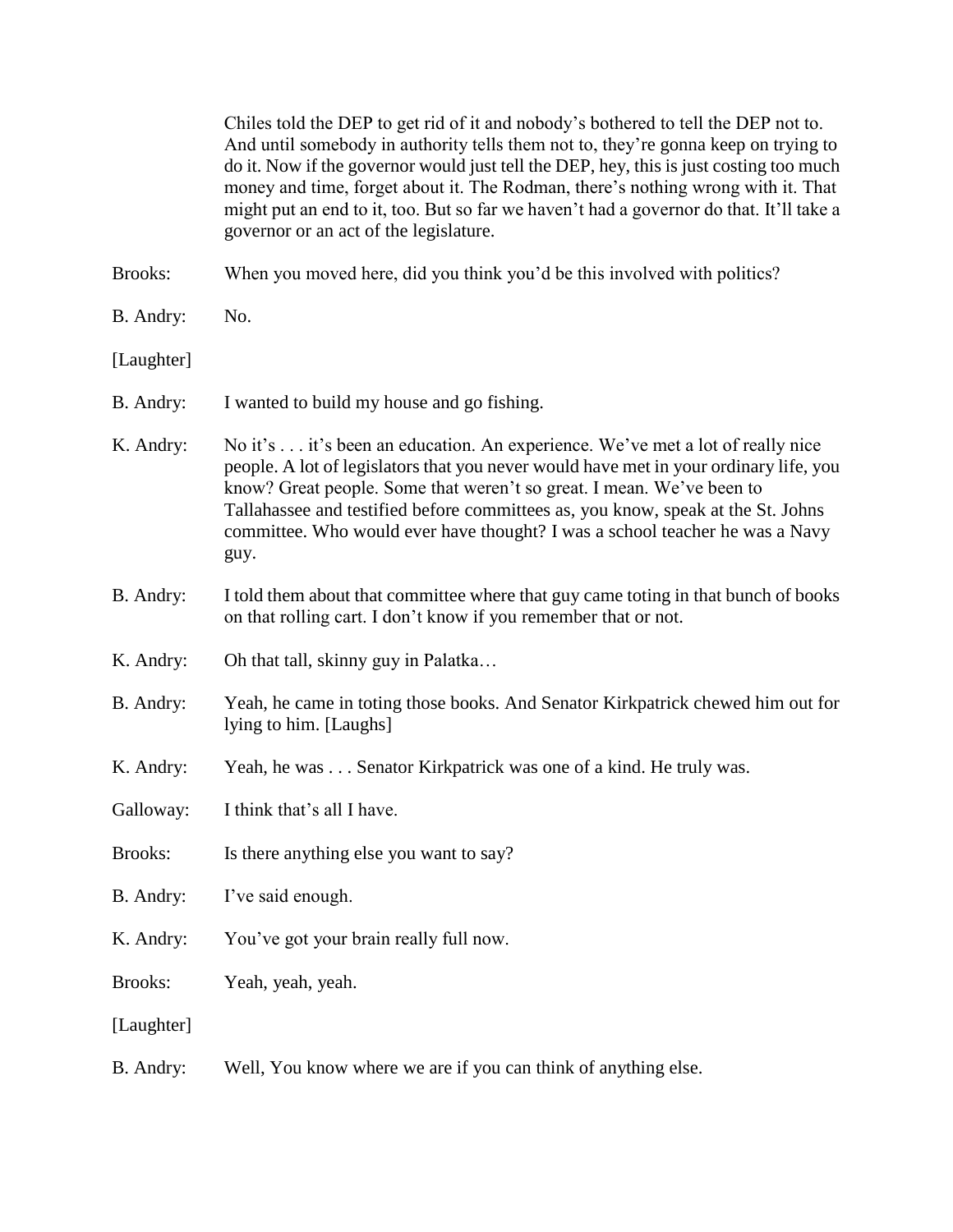| [Laughter]          |                                                                                                                                                                                                                                                                                                                                                                                                                                                                                          |
|---------------------|------------------------------------------------------------------------------------------------------------------------------------------------------------------------------------------------------------------------------------------------------------------------------------------------------------------------------------------------------------------------------------------------------------------------------------------------------------------------------------------|
| Brooks:             | I guess that's about it.                                                                                                                                                                                                                                                                                                                                                                                                                                                                 |
| Galloway:           | Yeah, I can't think of any things I need answered.                                                                                                                                                                                                                                                                                                                                                                                                                                       |
| K. Andry:           | Do you think you've got enough for your paper?                                                                                                                                                                                                                                                                                                                                                                                                                                           |
| <b>Brooks:</b>      | When you take those water samples. Who are they going to?                                                                                                                                                                                                                                                                                                                                                                                                                                |
| B. Andry:           | University of Florida. Lake Watch.                                                                                                                                                                                                                                                                                                                                                                                                                                                       |
| <b>Brooks:</b>      | Okay.                                                                                                                                                                                                                                                                                                                                                                                                                                                                                    |
| B. Andry:           | Actually, it's Dr. Canfield. The same guy who did To Be or not to Be is in charge of<br>Lake Watch. But he's not near as active in other things. He had Lyme's disease and<br>it was really bad and he's  he has trouble getting around now. So he's not as<br>active with all the things he used to be. Mark Hoyer is still there, sort of running<br>things. Eric Schulz left. He was with Lake Watch for a bit, then he left.                                                         |
| K. Andry:           | Lake Watch is really neat. We go to the Lake Watch dinners once a year.<br>They<br>take samples from I forgot now many. I had it in the last newsletter or the one<br>before that. Lots of water bodies in Florida. So it's all sent up there. He'll prepare<br>the samples, strain it through like he does, and we take it down and put it in the<br>freezer at Silver Springs and then some Lake Watch people will come around and<br>pick it up. And they take it up there to $\dots$ |
| B. Andry:           | Analyze it.                                                                                                                                                                                                                                                                                                                                                                                                                                                                              |
| K. Andry:           | analyze it. Right. And then we get the data. They were really slow about sending<br>us the data. I don't know, are they any quicker? I mean, we take samples and it'll be<br>eight months before we found out                                                                                                                                                                                                                                                                            |
| B. Andry:           | It's running about six months now.                                                                                                                                                                                                                                                                                                                                                                                                                                                       |
| K. Andry:           | Their program has been really cut. You know in the economy.                                                                                                                                                                                                                                                                                                                                                                                                                              |
| Galloway:           | You guys take samples once a month? Or how often.                                                                                                                                                                                                                                                                                                                                                                                                                                        |
| B. Andry:<br>sites. | We used to have nine sites. But then we had to cut back and we cut back to four                                                                                                                                                                                                                                                                                                                                                                                                          |
| K. Andry:           | Every other month.                                                                                                                                                                                                                                                                                                                                                                                                                                                                       |
| B. Andry:           | Well, yeah. We take down there at Eureka. We take up in Orange Creek. Those are<br>the two main flows coming in. And then we take I don't have a map. There's                                                                                                                                                                                                                                                                                                                            |